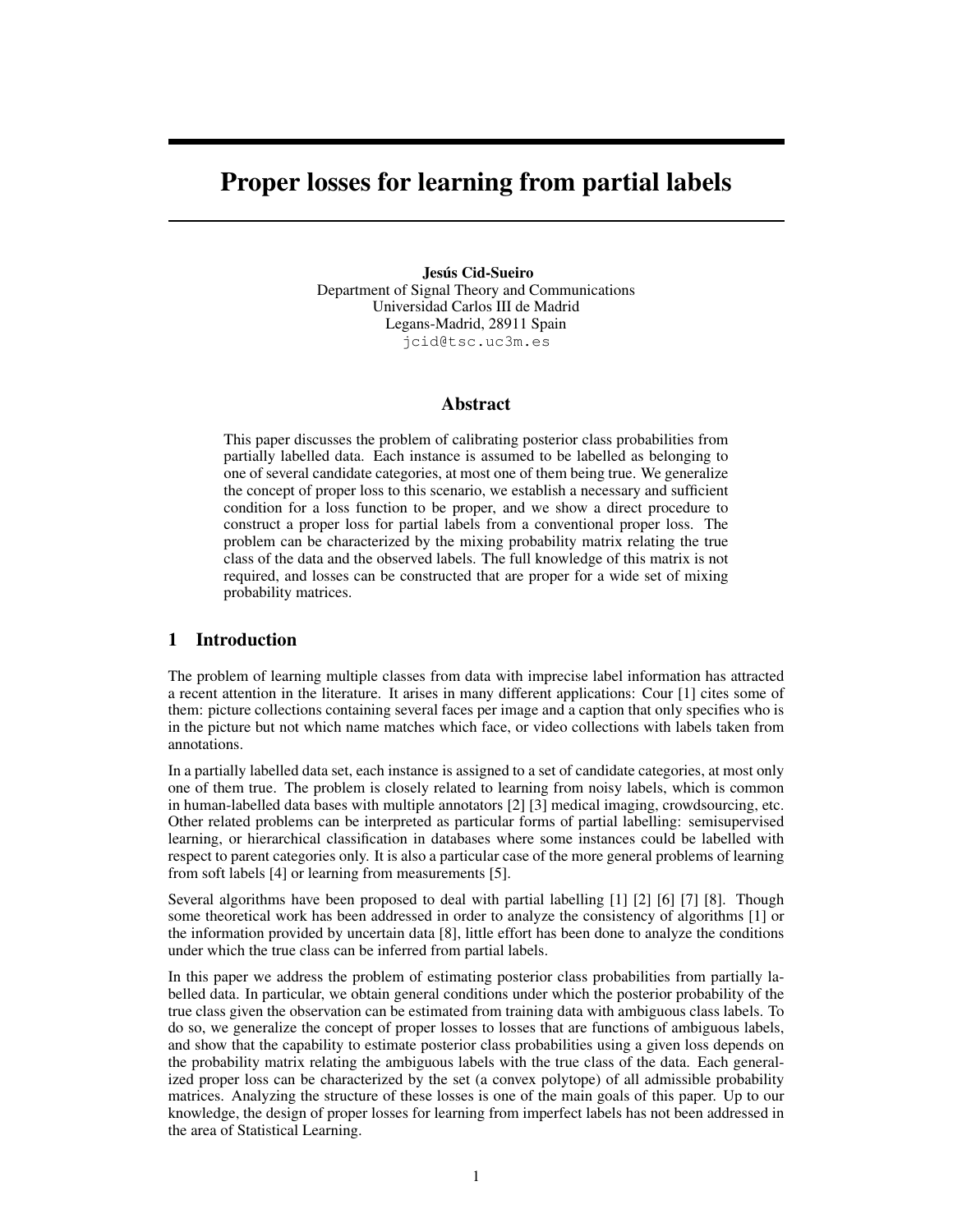The paper is organized as follows: Sec. 2 formulates the problem discussed in the paper, Sec. 3 generalizes proper losses to scenarios with ambiguous labels, Sec. 4 proposes a procedure to design proper losses for wide sets of mixing matrices, Sec. 5 discusses estimation errors and Sec. 6 states some conclusions.

## 2 Formulation

#### 2.1 Notation

Vectors are written in boldface, matrices in boldface capital and sets in calligraphic letters. For any integer n,  $e_i^n$  is a n-dimensional unit vector with all zero components apart from the *i*-th component which is equal to one, and  $\mathbb{1}_n$  is a *n*-dimensional all-ones vector. Superindex  $\mathbb{T}$  denotes transposition. We will use  $\ell$ () to denote a loss based on partial labels, and  $\ell$  to losses based on true labels. The simplex of *n*-dimensional probability vectors is  $\mathcal{P}_n = \{ \mathbf{p} \in [0,1]^n : \sum_{i=0}^{n-1} p_i = 1 \}$  and the set of all left-stochastic matrices is  $M = \{ \mathbf{M} \in [0, 1]^{d \times c} : \mathbf{M}^{T} \mathbb{1}_{d} = \mathbb{1}_{c} \}$ . The number of classes is c, and the number of possible partial label vectors is  $d \leq 2^c$ .

#### 2.2 Learning from partial labels

Let X be a sample set,  $\mathcal{Y} = \{e_j^c, j = 0, 1, \ldots, c-1\}$ , a set of labels, and  $\mathcal{Z} \subset \{0, 1\}^c$  a set of partial labels. Sample  $(x, z) \in \mathcal{X} \times \mathcal{Z}$  is drawn from an unknown distribution P.

Partial label vector  $z \in \mathcal{Z}$  is a noisy version of the true label  $y \in \mathcal{Y}$ . Several authors [1] [6] [7] [8] assume that the true label is always present in z, i.e.,  $z_j = 1$  when  $y_j = 1$ , but this assumption is not required in our setting, which admits noisy label scenarios (as, for instance, in [2]). Without loss of generality, we assume that Z contains only partial labels with nonzero probability (i.e.  $P\{z =$  $\mathbf{b}$  > 0 for any  $\mathbf{b} \in \mathcal{Z}$ ).

In general, we model the relationship between z and y through an arbitrary  $d \times c$  conditional mixing probability matrix  $M(x)$  with components

$$
m_{ij}(\mathbf{x}) = P\{\mathbf{z} = \mathbf{b}_i | y_j = 1, \mathbf{x}\}\tag{1}
$$

where  $\mathbf{b}_i \in \mathcal{Z}$  is the *i*-th element of  $\mathcal Z$  for some arbitrary ordering.

Note that, in general, the mixing matrix could depend on x, though a constant mixing matrix [2] [6] [7] [8] is a common assumption, as well as the statistical independence of the incorrect labels [6] [7] [8]. In this paper we do not impose these assumptions.

The goal is to infer y given x without knowing model P. To do so, a set of partially labelled samples,  $S = \{(\mathbf{x}_k, \mathbf{z}_k), k = 1, \dots, K\}$  is available. True labels  $\mathbf{y}_k$  are not observed.

We will illustrate different partial label scenarios with a 3-class problem. Consider that each column of  $\mathbf{M}^{\mathrm{T}}$  corresponds to a label pattern  $(z_0, z_1, z_2)$  following the ordering  $(0, 0, 0)$ ,  $(1, 0, 0)$ ,  $(0, 1, 0)$ ,  $(0, 0, 1), (1, 1, 0), (1, 0, 1), (0, 1, 1), (1, 1, 1)$  (e.g. the first column contains  $P{\mathbf{z}} = (0, 0, 0)^{\text{T}}|y_j =$ 1), for  $j = 0, 1, 2$ .

A. Supervised learning: 
$$
\mathbf{M} = \begin{pmatrix} 0 & 1 & 0 & 0 & 0 & 0 & 0 & 0 \\ 0 & 0 & 1 & 0 & 0 & 0 & 0 & 0 \\ 0 & 0 & 0 & 1 & 0 & 0 & 0 & 0 \end{pmatrix}^T
$$
  
\nB. Single noisy labels:  $\mathbf{M} = \begin{pmatrix} 0 & 1 - \alpha & \alpha/2 & \alpha/2 & 0 & 0 & 0 & 0 \\ 0 & \beta/2 & 1 - \beta & \beta/2 & 0 & 0 & 0 & 0 \\ 0 & \gamma/2 & \gamma/2 & 1 - \gamma & 0 & 0 & 0 & 0 \end{pmatrix}^T$   
\nC. Semisupervised learning:  $\mathbf{M} = \begin{pmatrix} \alpha & 1 - \alpha & 0 & 0 & 0 & 0 & 0 & 0 \\ \beta & 0 & 1 - \beta & 0 & 0 & 0 & 0 & 0 \\ \gamma & 0 & 0 & 1 - \gamma & 0 & 0 & 0 & 0 \end{pmatrix}^T$   
\nD. True label with independent noisy labels:

$$
\mathbf{M} = \left( \begin{array}{cccccc} 0 & 1-\alpha-\alpha^2 & 0 & 0 & \alpha/2 & \alpha/2 & 0 & \alpha^2 \\ 0 & 0 & 1-\beta-\beta^2 & 0 & \beta/2 & 0 & \beta/2 & \beta^2 \\ 0 & 0 & 0 & 1-\gamma-\gamma^2 & 0 & \gamma/2 & \gamma/2 & \gamma^2 \end{array} \right)^{\mathrm{T}}
$$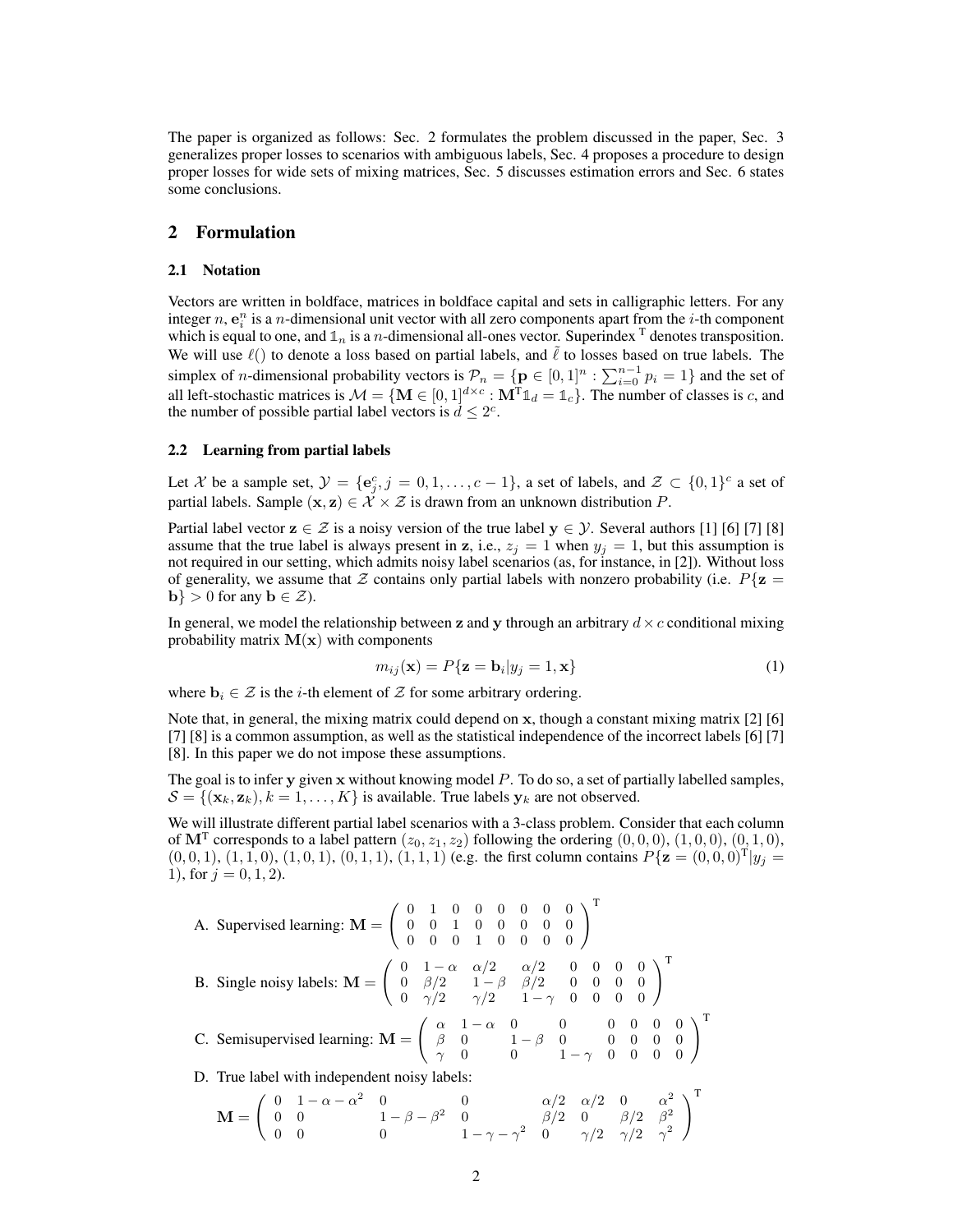E. Two labels, one of them true: 
$$
\mathbf{M} = \begin{pmatrix} 0 & 1-\alpha & 0 & 0 & \alpha/2 & \alpha/2 & 0 & 0 \\ 0 & 0 & 1-\beta & 0 & \beta/2 & 0 & \beta/2 & 0 \\ 0 & 0 & 0 & 1-\gamma & 0 & \gamma/2 & \gamma/2 & 0 \end{pmatrix}^T
$$

The question that motivates our work is the following: knowing M (i.e. knowing the scenario and the value of parameters  $\alpha$ ,  $\beta$  and  $\gamma$ ), we can estimate accurate posterior class probabilities from partially labelled data in all these cases, however, is it possible if  $\alpha$ ,  $\beta$  and  $\gamma$  are unknown? We will see that the answer is negative for scenarios B,C,D, but it is positive for E. In the positive case, no information is lost by the partial label process for infinite sample sizes. In the negative case, some performance is lost as a consequence of the mixing process, that persists even for infinite sample sizes  $<sup>1</sup>$ </sup>

#### 2.3 Inference through partial label probabilities

If the mixing matrix is known, a conceptually simple strategy to solve the partial label problem consists of estimating posterior partial label probabilities, using them to estimate posterior class probabilities and predict y. Since

$$
P\{\mathbf{z} = \mathbf{b}_i|\mathbf{x}\} = \sum_{j=0}^{c-1} m_{ij}(\mathbf{x}) P\{y_j = 1|\mathbf{x}\},\tag{2}
$$

we can define vectors  $p(x)$  and  $\eta(x)$  with components  $p_i = P\{z = b_i | x\}$  and  $\eta_j = P\{y_j = 1 | x\}$ , to write (2) as  $p(x) = M(x)\eta(x)$  and, thus,

$$
\eta(\mathbf{x}) = \mathbf{M}^+(\mathbf{x})\mathbf{p}(\mathbf{x})\tag{3}
$$

where  $M^+(x) = (M^T(x)M(x))^{-1}M^T(x)$  is the left inverse (pseudoinverse) of  $M(x)$ .

Thus, a first condition to estimate  $\eta$  from p given M is that the conditional mixing matrix has a left inverse (i.e., the columns of  $M(x)$  are linearly independent).

There are some trivial cases where the mixing matrix has no pseudoinverse (for instance, if  $P{\{\mathbf{z}|\mathbf{y},\mathbf{x}\}} = P{\{\mathbf{z}|\mathbf{x}\}}$ , all rows in  $\mathbf{M}(\mathbf{x})$  are equal, and  $\mathbf{M}^{\text{T}}(\mathbf{x})\mathbf{M}(\mathbf{x})$  is a rank 1 matrix, which has no inverse), but these are degenerate cases of no practical interest. From a practical point of view, the application of (3) states two major problems: (1) when the model  $P$  is unknown, even knowing M, estimating p from data may be infeasible for  $d$  close to  $2^c$  and a large number of classes (furthermore, posterior probability estimates will not be accurate if the sample size is small), and (2)  $M(x)$  is generally unknown, and cannot be estimated from the partially labelled set, S.

The solution adopted in this paper for the first problem consists of estimating  $\eta$  from data without estimating p. This is discussed in the next section. The second problem is discussed in Section 4.

## 3 Loss functions for posterior probability estimation

The estimation of posterior probabilities from labelled data is a well known problem in statistics and machine learning, that has received some recent attention in the machine learning literature [9] [10]. In order to estimate posteriors from labelled data, a loss function  $\tilde{\ell}(y, \hat{\eta})$  is required such that  $\eta$  is a member of  $\arg \min_{\hat{\boldsymbol{\eta}}} \mathbb{E}_{\mathbf{y}} {\{\tilde{\ell}(\mathbf{y}, \hat{\boldsymbol{\eta}})\}}$ . Losses satisfying this property are said to be Fisher consistent and are known as proper scoring rules. A loss is strictly proper if  $\eta$  is the only member of this set. A loss is *regular* if it is finite for any y, except possibly that  $\tilde{\ell}(y, \hat{\eta}) = \infty$  if  $y_j = 1$  and  $\hat{\eta}_j = 0$ .

Proper scoring rules can be characterized by the Savage's representation [11] [12]

**Theorem 3.1** *A regular scoring rule*  $\tilde{\ell}$  :  $\mathcal{Z} \times \mathcal{P}_c \rightarrow \mathbb{R}$  *is (strictly) proper if and only if* 

$$
\tilde{\ell}(\mathbf{y}, \hat{\boldsymbol{\eta}}) = h(\hat{\boldsymbol{\eta}}) + \mathbf{g}(\hat{\boldsymbol{\eta}})(\mathbf{y} - \hat{\boldsymbol{\eta}})
$$
\n(4)

*where* h is a (strictly) concave function and  $g(\hat{\eta})$  is a supergradient of h at the point  $\hat{\eta}$ , for all  $\hat{\eta} \in \mathcal{P}_c$ .

<sup>&</sup>lt;sup>1</sup>If the sample size is large (in particular for scenarios C and D), one could think of simply ignoring samples with imperfect labels, and training the classifier with the samples whose class is known. However, in general, there is some bias in this process, which eventually can degrade performance.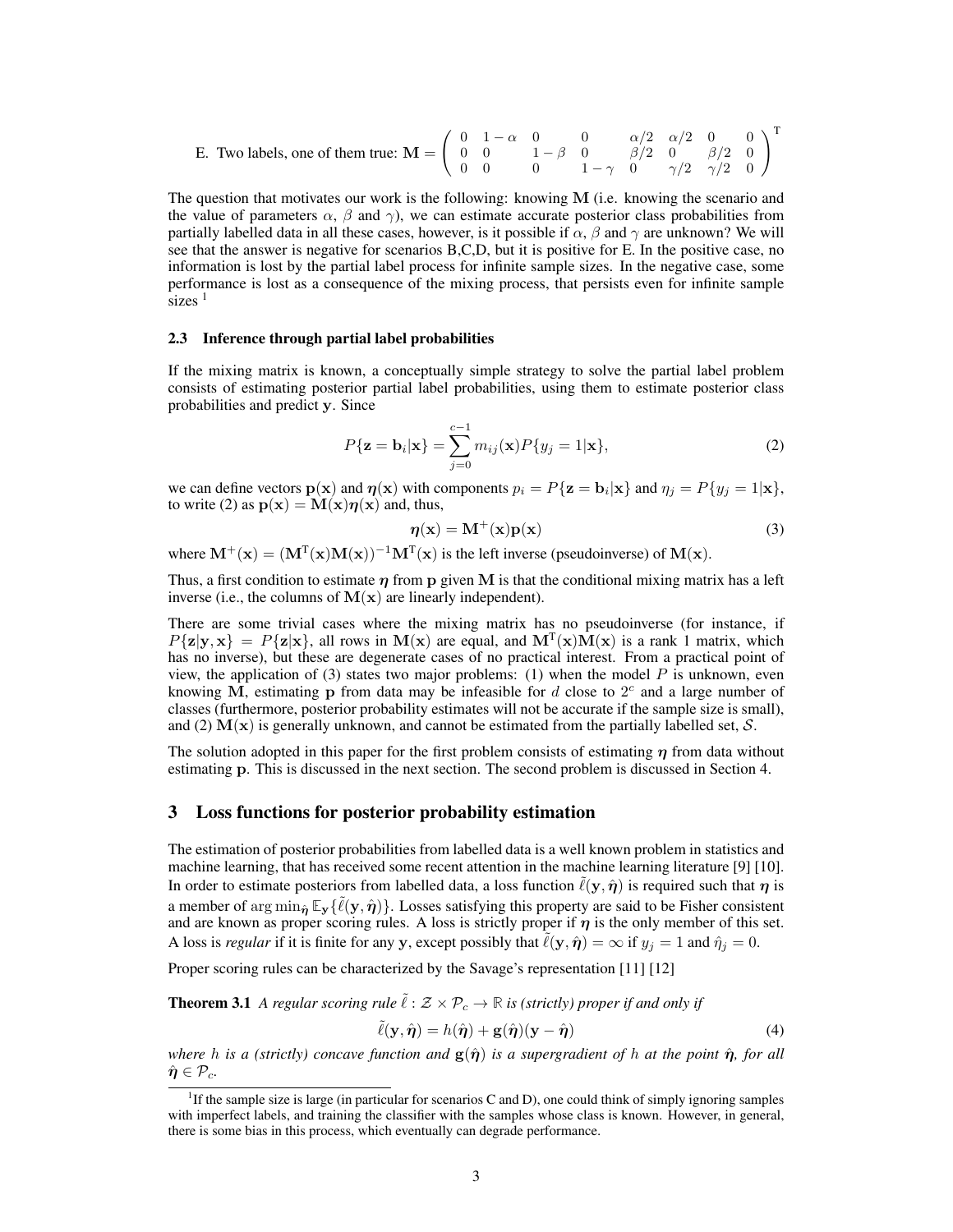(Remind that g is a supergradient of h at  $\hat{\eta}$  if  $h(\eta) \leq h(\hat{\eta}) + \mathbf{g}^{T}(\eta - \hat{\eta})$ ).

In order to deal with partial labels, we generalize proper losses as follows

**Definition** Let y and z be random vectors taking values in  $\mathcal Y$  and  $\mathcal Z$ , respectively. A scoring rule  $\ell(\mathbf{z}, \hat{\boldsymbol{\eta}})$  is proper to estimate  $\boldsymbol{\eta}$  (with components  $\eta_j = P\{y_j = 1\}$ ) from z if

$$
\eta \in \arg\min_{\hat{\eta}} \mathbb{E}_{\mathbf{z}} \{ \ell(\mathbf{z}, \hat{\eta}) \}
$$
 (5)

It is strictly proper if  $\eta$  is the only member of this set.

This generalized family of proper scoring rules can be characterized by the following.

**Theorem 3.2** *Scoring rule*  $\ell(\mathbf{z}, \hat{\boldsymbol{\eta}})$  *is (strictly) proper to estimate*  $\boldsymbol{\eta}$  *from*  $\mathbf{z}$  *if and only if the* equivalent *loss*

$$
\tilde{\ell}(\mathbf{y}, \hat{\boldsymbol{\eta}}) = \mathbf{y}^T \mathbf{M}^T \mathbf{l}(\hat{\boldsymbol{\eta}}),\tag{6}
$$

*where*  $l(\hat{\pmb{\eta}})$  *is a vector with components*  $\ell_i(\hat{\pmb{\eta}}) = \ell({\bf b}_i,\hat{\pmb{\eta}})$  *and*  ${\bf b}_i$  *is the i-th element in Z (according to some arbitrary ordering), is (strictly) proper.*

**Proof** The proof is straightforward by noting that the expected loss can be expressed as

$$
\mathbb{E}_{\mathbf{z}}\{\ell(\mathbf{z},\hat{\boldsymbol{\eta}})\} = \sum_{i=0}^{d-1} P\{\mathbf{z} = \mathbf{b}_i\} \ell_i(\hat{\boldsymbol{\eta}}) = \sum_{i=0}^{d-1} \sum_{j=0}^{c-1} m_{ij} \eta_j \ell_i(\hat{\boldsymbol{\eta}})
$$

$$
= \boldsymbol{\eta}^{\mathrm{T}} \mathbf{M}^{\mathrm{T}} \mathbf{l}(\hat{\boldsymbol{\eta}}) = \mathbb{E}_{\mathbf{y}} \{\mathbf{y}^{\mathrm{T}} \mathbf{M}^{\mathrm{T}} \mathbf{l}(\hat{\boldsymbol{\eta}})\} = \mathbb{E}_{\mathbf{y}} \{\tilde{\ell}(\mathbf{y},\hat{\boldsymbol{\eta}})\}
$$
(7)

Therefore,  $\arg\min_{\hat{\eta}} \mathbb{E}_{\mathbf{z}} {\{\ell(\mathbf{z}, \hat{\eta})\}} = \arg\min_{\hat{\eta}} \mathbb{E}_{\mathbf{y}} {\{\tilde{\ell}(\mathbf{y}, \hat{\eta})\}}$  and, thus,  $\ell$  is (strictly) proper with respect to y iff  $\tilde{\ell}$  is (strictly) proper.

Note that, defining vector  $\tilde{l}(\hat{\eta})$  with components  $\tilde{\ell}_j(\hat{\eta}) = \tilde{\ell}(e_j^c, \hat{\eta})$ , we can write

$$
\tilde{\mathbf{l}}(\hat{\boldsymbol{\eta}}) = \mathbf{M}^{\mathrm{T}} \mathbf{l}(\hat{\boldsymbol{\eta}})
$$
\n(8)

We will use this vector representation of losses extensively in the following.

Th. 3.2 states that the proper character of a loss for estimating  $\eta$  from z depends on M. For this reason, in the following we will say that  $\ell(\mathbf{z}, \hat{\boldsymbol{\eta}})$  is M-proper if it is proper to estimate  $\boldsymbol{\eta}$  from z.

# 4 Proper losses for sets of mixing matrices

Eq. (8) may be useful to check if a given loss is M-proper. However, note that, since matrix  $M<sup>T</sup>$  is  $d \times c$ , it has no left inverse, and we cannot take  $M<sup>T</sup>$  out from the left side of (8) to compute  $\ell$  from  $\tilde{\ell}$ . For any given M and any given equivalent loss  $\hat{l}(\hat{n})$ , there is an uncountable number of losses  $l(\hat{n})$ satisfying (8).

**Example** Let  $\tilde{\ell}$  be an arbitrary proper loss for a 3-class problem. The losses

$$
\ell(\mathbf{z}, \hat{\boldsymbol{\eta}}) = (z_0 - z_1 z_2) \tilde{\ell}_0(\hat{\boldsymbol{\eta}}) + (z_1 - z_0 z_2) \tilde{\ell}_1(\hat{\boldsymbol{\eta}}) + (z_2 - z_0 z_1) \tilde{\ell}_2(\hat{\boldsymbol{\eta}})
$$
(9)

$$
\ell'(\mathbf{z}, \hat{\boldsymbol{\eta}}) = z_0 \tilde{\ell}_0(\hat{\boldsymbol{\eta}}) + z_1 \tilde{\ell}_1(\hat{\boldsymbol{\eta}}) + z_2 \tilde{\ell}_2(\hat{\boldsymbol{\eta}})
$$
(10)

are M-proper for the mixing matrix M given by

$$
m_{ij} = \begin{bmatrix} 1 & \text{if } \mathbf{b}_i = \mathbf{e}_j^c \\ 0 & \text{otherwise} \end{bmatrix} \tag{11}
$$

Note that M corresponds to a situation where labels are perfectly labelled, and z contains perfect information about y (in fact,  $z = y$  with probability one).

Also, for any  $\ell(\mathbf{z}, \hat{\boldsymbol{\eta}})$ , there are different mixing matrices such that the equivalent loss is the same.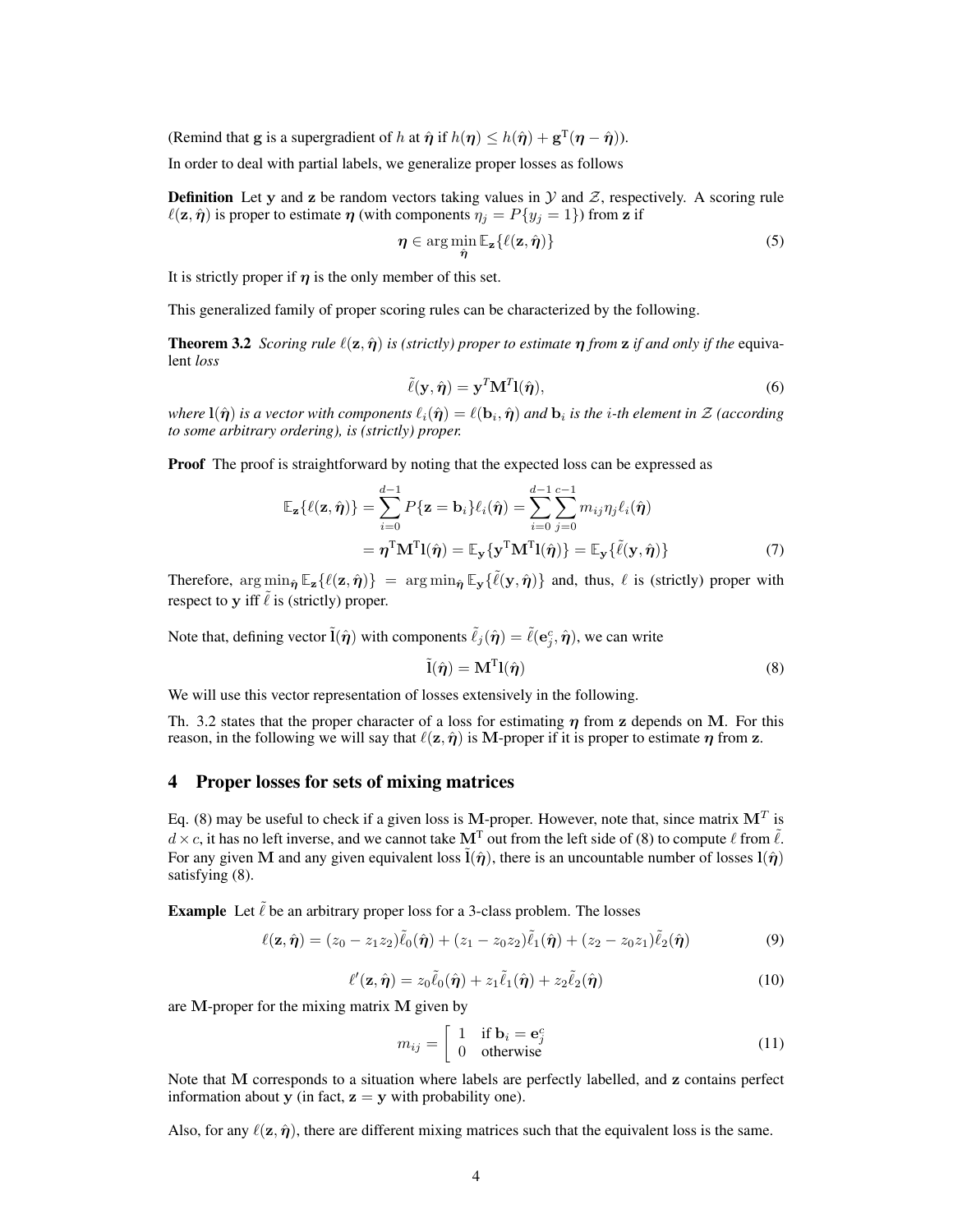**Example** The loss given by (9) is M-proper for the mixing matrix M in (11) and it is also N-proper, for N with components

$$
n_{ij} = \begin{bmatrix} 1/2 & \text{if } \mathbf{b}_i = \mathbf{e}_j^c + \mathbf{e}_k^c, \text{ for some } k \neq j \\ 0 & \text{otherwise} \end{bmatrix}
$$
 (12)

Matrix N corresponds to a situation where label z contains the true class and another noisy component taken at random from the other classes.

In general, if  $l(\hat{\eta})$  is M-proper and N-proper with equivalent loss  $\hat{l}(\hat{\eta})$ , then it is also Q-proper with the same equivalent loss, for any Q in the form

$$
Q = M(I - D) + ND \tag{13}
$$

where **D** is a diagonal nonnegative matrix (note that **Q** is a probability matrix, because  $Q^{T} \mathbb{1}_{d} = \mathbb{1}_{c}$ ). This is because

$$
\mathbf{Q}^{\mathrm{T}}\mathbf{l}(\hat{\boldsymbol{\eta}}) = (\mathbf{I} - \mathbf{D})\mathbf{M}^{\mathrm{T}}\mathbf{l}(\hat{\boldsymbol{\eta}}) + \mathbf{D}\mathbf{N}^{\mathrm{T}}\mathbf{l}(\hat{\boldsymbol{\eta}}) = (\mathbf{I} - \mathbf{D})\tilde{\mathbf{l}}(\hat{\boldsymbol{\eta}}) + \mathbf{D}\tilde{\mathbf{l}}(\hat{\boldsymbol{\eta}}) = \tilde{\mathbf{l}}(\hat{\boldsymbol{\eta}})
$$
(14)

More generally, for arbitrary non-diagonal matrices D, provided that Q is a probability matrix,  $l(\hat{\eta})$ is Q-proper.

**Example** Assuming diagonal  $D$ , if M and N are the mixing matrices defined in (11) and (12), respectively, the loss (9) is Q-proper for any mixing matrix Q in the form (13). This corresponds to a matrix with components

$$
q_{ij} = \begin{bmatrix} d_{jj} & \text{if } \mathbf{b}_i = \mathbf{e}_j^c \\ (1 - d_{jj})/2 & \text{if } \mathbf{b}_i = \mathbf{e}_j^c + \mathbf{e}_k^c, \text{ for some } k \neq j \\ 0 & \text{otherwise} \end{bmatrix} \tag{15}
$$

That is, the loss in (9) is proper for any situation where the label z contains the true class and possibly another class taken at random, and the probability that the true label is corrupted may be class-dependent.

#### 4.1 Building proper losses from ambiguity sets

The ambiguity on M for a given loss  $l(\hat{\eta})$  can be used to deal with the second problem mentioned in Sec. 2.3: in general, the mixing matrix may be unknown, or, even if it is known, it may depend on the observation, x. Thus, we need a procedure to design losses that are proper for a wide family of mixing matrices. In general, given a set of mixing matrices,  $Q$ , we will say that  $\ell$  is  $Q$ -proper if it is M-proper for any  $M \in \mathcal{Q}$ 

The following result provides a way to construct a proper loss  $\ell$  for partial labels from a given conventional proper loss  $\ell$ .

**Theorem 4.1** *For*  $0 \le j \le c - 1$ *, let*  $\mathcal{V}_j = \{ \mathbf{v}_i^j \in \mathcal{P}_d, 1 \le i \le n_j \}$  *be a set of*  $n_j > 0$  *probability vectors with dimension d, such that*  $\sum_{j=0}^{c-1} n_j = d$  *and span*( $\cup_{j=0}^{c-1} V_j$ ) =  $\mathbb{R}^d$  *and let*  $\mathcal{Q} = \{ \mathbf{M} \in \mathcal{Q} \}$  $\mathcal{M}$  :  $\mathbf{Me}_j^c \in span(\mathcal{V}_j) \cap \mathcal{P}_d$ *}*.

*Then, for any (strictly) proper loss*  $\ell(y, \hat{\eta})$ , there exists a loss  $\ell(z, \hat{\eta})$  which is (strictly) Q-proper.

**Proof** The proof is constructive. Let V be a  $d \times d$  matrix whose columns are the elements of  $\cup_{j=0}^{c-1} \mathcal{V}_j$ , which is invertible since  $\text{span}(\cup_{j=0}^{c-1} \mathcal{V}_j) = \mathbb{R}^d$ . Let  $\mathbf{c}(\hat{\boldsymbol{\eta}})$  be a  $d \times 1$  vector such that  $c_i(\hat{\boldsymbol{\eta}}) = \tilde{\ell}_j(\hat{\boldsymbol{\eta}})$ if  $\mathbf{Ve}_i^d \in \mathcal{V}_j$ .

Let  $\ell(\mathbf{z}, \hat{\boldsymbol{\eta}})$  be a loss defined by vector  $\mathbf{l}(\hat{\boldsymbol{\eta}}) = (\mathbf{V}^{\mathrm{T}})^{-1} \mathbf{c}(\hat{\boldsymbol{\eta}}).$ 

Consider the set  $\mathcal{R} = \{ \mathbf{M} \in \mathcal{M} : \mathbf{Me}_j^c \in \mathcal{V}_j \text{ for all } j \}$  (which is not empty because  $n_j > 0$ ). Since the columns of any  $M \in \mathcal{R}$  are also columns of V, then  $M^{T}l(\hat{\eta}) = \tilde{l}(\hat{\eta})$  and, thus,  $\ell(z, \hat{\eta})$  is M-proper. Therefore, it is also proper for any affine combination of matrices in  $\mathcal R$  inside  $\mathcal P_d$ . But span( $\mathcal{R}$ ) ∩  $\mathcal{P}_d = \mathcal{Q}$ . Thus,  $\ell(\mathbf{z}, \hat{\eta})$  is M-proper for all  $\mathbf{M} \in \mathcal{Q}$  (i.e. it is  $\mathcal{Q}$ -proper).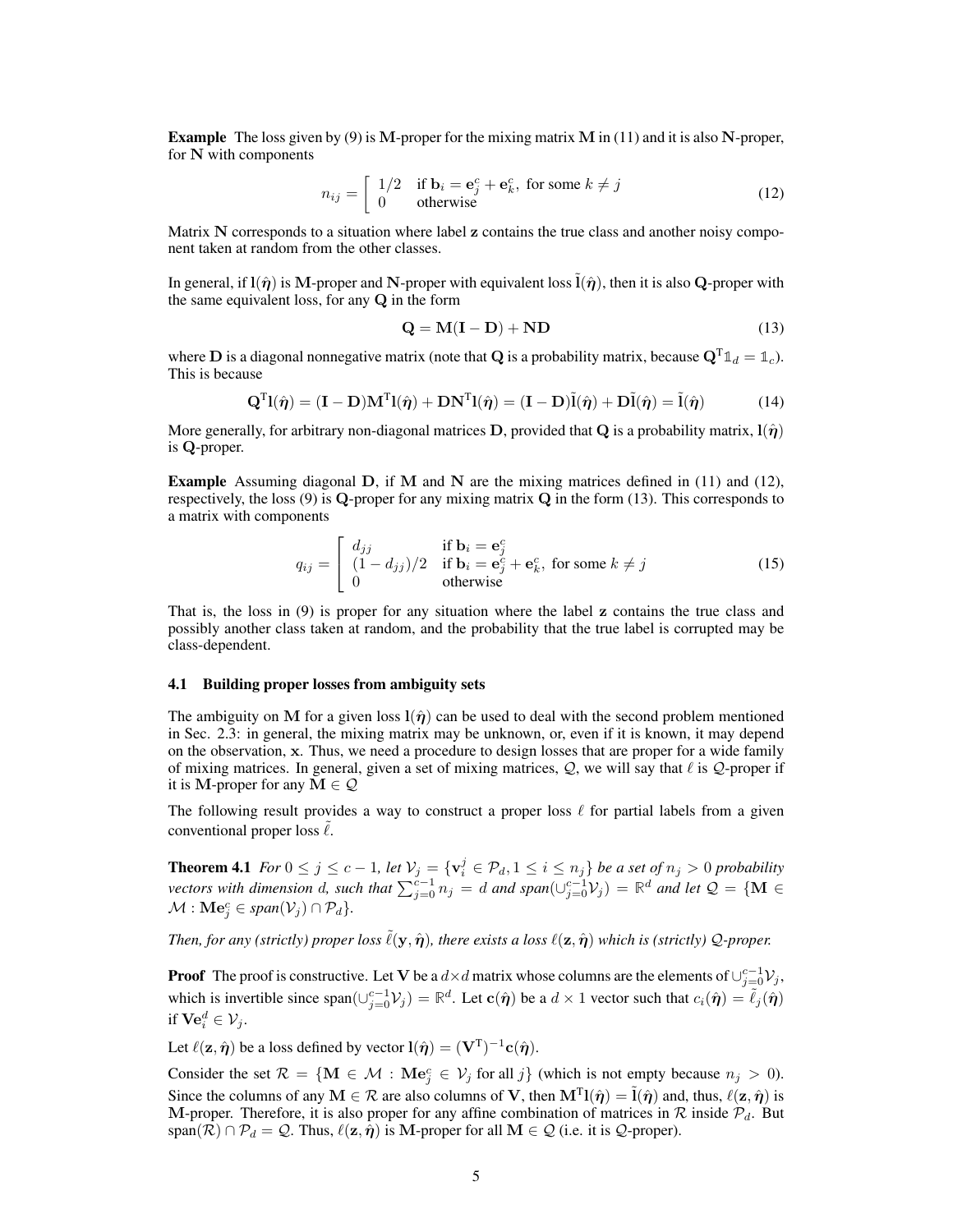Theorem 4.1 shows that we can construct proper losses for learning from partial labels by specifying the points of sets  $V_j$ ,  $j = 0, \ldots, c - 1$ . Each of these sets defines an *ambiguity set*  $A_j = \text{span}(V_j) \cap I$  $P_d$  which represents all admissible conditional distributions for  $P(z|y_j = 1)$ . If the columns of the true mixing matrix M are members of the ambiguity set, the resulting loss can be used to estimate posterior class probabilities from the observed partial labels.

Thus, a general procedure to design a loss function for learning from partial labels is:

- 1. Select a proper loss,  $\ell(\mathbf{y}, \hat{\boldsymbol{\eta}})$
- 2. Define the ambiguity sets by choosing, for each class j, a set  $V_i$  of  $n_i$  linearly independent basis vectors for each class. The whole set of d basis vectors must be linearly independent.
- 3. Construct matrix V whose columns comprise all basis vectors.
- 4. Construct binary matrix U with  $u_{ji} = 1$  if the *i*-th column of V is in  $V_i$ , and  $u_{ji} = 0$ otherwise.
- 5. Compute the desired proper loss vector as

$$
\mathbf{l}(\hat{\boldsymbol{\eta}}) = (\mathbf{V}^{\mathrm{T}})^{-1} \mathbf{U} \tilde{\mathbf{l}}(\hat{\boldsymbol{\eta}})
$$
(16)

Since the ambiguity set  $A_j$  is the intersection of a  $n_j$ -dimensional linear subspace with the ddimensional probability simplex, it is a  $n_j - 1$  dimensional convex polytope whose vertices lie in distinct  $(n_i - 1)$ -faces of  $\mathcal{P}_d$ . These vertices must have a set of at least  $n_i - 1$  zero components which cannot be a set of zeros in any other vertex.

This has two consequences: (1) we can define the ambiguity sets from these vertices, and (2), the choice is not unique, because the number of vertices can be higher than  $n_j - 1$ .

If proper loss  $\tilde{\ell}(y, \hat{\eta})$  is non degenerate, Q contains all mixing matrices for which a loss is proper:

**Theorem 4.2** Let us assume that, if  $a^T\tilde{l}(\hat{\eta}) = 0$  for any  $\hat{\eta}$ , then  $a = 0$ . Under the conditions of *Theorem 4.1, for any*  $M \in \mathcal{M} \setminus \mathcal{Q}, \ell(\mathbf{z}, \hat{\boldsymbol{\eta}})$  *is not*  $M$ -proper.

**Proof** Since the columns of **V** are in the ambiguity sets and form a basis of  $\mathbb{R}^d$ , span $(\cup_{j=0}^{c-1} A_j)$  =  $\mathbb{R}^d$ . Thus, the *n*-th column of any arbitrary M can be represented as  $\mathbf{m}_n = \sum_{j=1}^c \alpha_{n,j} \mathbf{w}_j$  for some  $\mathbf{w}_j \in \mathcal{A}_j$  and some coefficients  $\alpha_{nj}$ . If  $\mathbf{M} \notin \mathcal{Q}$ ,  $\alpha_{nj} \neq 0$  for some  $j \neq n$  and some n. Then  $\mathbf{m}_n^{\mathrm{T}} \mathbf{l}(\hat{\pmb{\eta}}) = \sum_{j=1}^l \alpha_{nj} \tilde{\ell}_j(\hat{\pmb{\eta}})$ , which cannot be equal to  $\ell_n(\hat{\pmb{\eta}})$  for all  $\hat{\pmb{\eta}}$ . Therefore,  $\ell(\mathbf{z}, \hat{\pmb{\eta}})$  is not M-proper.

#### 4.2 Virtual labels

The analysis above shows a procedure to construct proper losses from ambiguity sets. The main result of this section is to show that (16) is actually a universal representation, in the sense that any proper loss can be represented in this form, and we generalize the Savage's representation providing and explicit formula for Q-proper losses.

**Theorem 4.3** *Scoring rule*  $\ell(\mathbf{z}, \hat{\boldsymbol{\eta}})$  *is (strictly)* Q-proper for some matrix set Q with equivalent loss  $\ell(\mathbf{y}, \hat{\boldsymbol{\eta}})$  *if and only if* 

$$
\ell(\mathbf{z}, \hat{\boldsymbol{\eta}}) = h(\hat{\boldsymbol{\eta}}) + \mathbf{g}(\hat{\boldsymbol{\eta}})^T (\mathbf{U}^T \mathbf{V}^{-1} \mathbf{z} - \hat{\boldsymbol{\eta}}).
$$
(17)

*where* h is the (strictly) concave function from the Savage's representation for  $\hat{\ell}$ ,  $g(\hat{\eta})$  is a super*gradient of h,*  $V$  *is a*  $d \times d$  *non-singular matrix and*  $U$  *is a binary matrix with only one unit value at each row.*

*Moreover, the ambiguity set of class j is*  $A_j = span(V_j)$ *, where*  $V_j$  *is the set of all columns in* V *such that*  $u_{ji} = 1$ .

Proof See the Appendix.

Comparing (4) with (17), the effect of imperfect labelling becomes clear: the unknown true label y is replaced by a *virtual* label  $\tilde{y} = U^T V^{-1}z$ , which is a linear combination of the partial labels.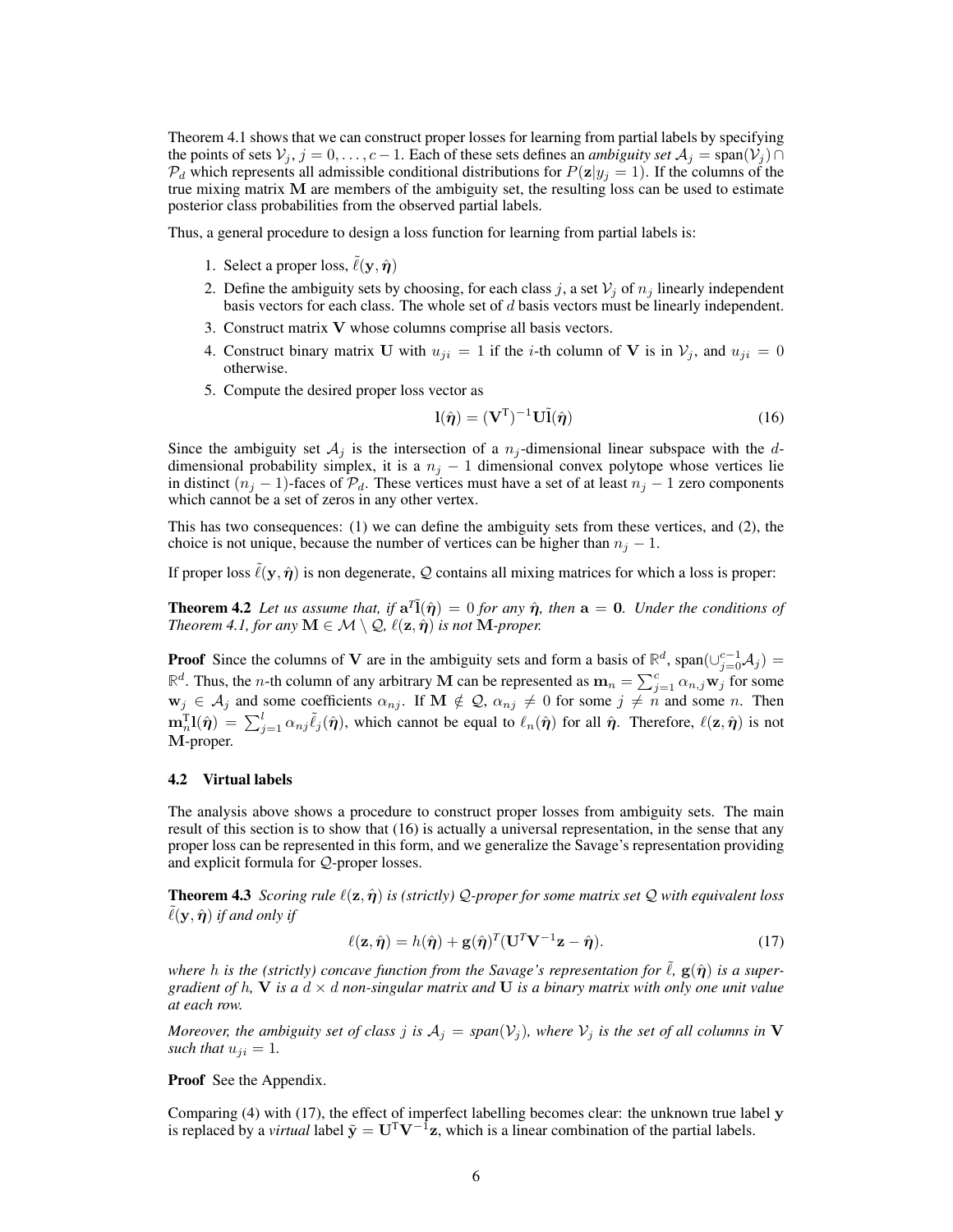### 4.3 Admissible scenarios

The previous analysis shows that, in order to calibrate posterior probabilities from partial labels in scenarios where the mixing matrix is known, two conditions are required: (1) the rows of any admissible mixing matrix must be contained in the admissible sets, (2) the basis of all admissible sets must be linearly independent. It is not difficult to see that the parametric matrices in scenarios B, C and D defined in Section 2.2 cannot be generated using a set of basis satisfying these constraints. On the contrary, scenario E is admissible, as we have shown in the example in Section 4.

# 5 Estimation Errors

If the true mixing matrix M is not in  $Q$ , a  $Q$ -proper loss may fail to estimate  $\eta$ . The consequences of this can be analyzed using the expected loss, given by

$$
L(\boldsymbol{\eta}, \hat{\boldsymbol{\eta}}) \doteq \mathbb{E}\{\ell(\mathbf{z}, \hat{\boldsymbol{\eta}})\} = \boldsymbol{\eta}^{\mathrm{T}} \mathbf{M}^{\mathrm{T}} \mathbf{l}(\hat{\boldsymbol{\eta}}) = \boldsymbol{\eta}^{\mathrm{T}} \mathbf{M}^{\mathrm{T}} (\mathbf{V}^{\mathrm{T}})^{-1} \mathbf{U} \tilde{\mathbf{l}}(\hat{\boldsymbol{\eta}})
$$
(18)

If  $M \in \mathcal{Q}$ , then  $L(\eta, \hat{\eta}) = \eta^T \tilde{l}(\hat{\eta})$ . However, if  $M \notin \mathcal{Q}$ , then we can decompose  $M = M_{\mathcal{Q}} + N$ , where  $M_Q$  is the orthogonal projection of M in  $Q$ . Then

$$
L(\eta, \hat{\eta}) = \eta^{\mathrm{T}} \mathbf{N}^{\mathrm{T}} (\mathbf{V}^{\mathrm{T}})^{-1} \mathbf{U} \tilde{\mathbf{l}}(\hat{\eta}) + \eta^{\mathrm{T}} \tilde{\mathbf{l}}(\hat{\eta})
$$
(19)

Example The effect of a bad choice of the ambiguity set can be illustrated using the loss in (9) in two cases:  $\tilde{l}_j(\hat{\eta}) = ||\mathbf{e}_j^c - \hat{\eta}||^2$  (the square error) and  $\tilde{l}_j(\hat{\eta}) = -\ln(\hat{\eta}_j)$  (the cross entropy). As we have discussed before, loss (9) is proper for any scenario where label z contains the true class and possibly another class taken at random. Let us assume that the true mixing matrix is

$$
\mathbf{M} = \left(\begin{array}{cccccc} 0.5 & 0 & 0 & 0.4 & 0.1 & 0 \\ 0 & 0.5 & 0 & 0.3 & 0 & 0.2 \\ 0 & 0 & 0.6 & 0 & 0.2 & 0.2 \end{array}\right)^{\mathrm{T}} \tag{20}
$$

(were each column of  $M<sup>T</sup>$  corresponds to a label vector  $(z_0, z_1, z_2)$  following the ordering  $(1, 0, 0)$ ,  $(0, 1, 0), (0, 0, 1), (1, 1, 0), (1, 0, 1), (0, 1, 1)$ . Fig. 1 shows the expected loss in (19) for the square error (left) and the cross entropy (right), as a function of  $\hat{\eta}$  over the probability simplex  $\mathcal{P}_3$ , for  $\eta = (0.45, 0.15, 0.4)^T$ . Since  $\overline{M} \notin \mathcal{Q}$ , the estimated posterior minimizing expected loss,  $\hat{\eta}^*$  (which is unique because both losses are strictly proper), does not coincide with the true posterior.



Figure 1: Square loss (left) and cross entropy (right) in the probability simplex, as a function of  $\hat{\eta}$ for  $\eta = (0.45, 0.15, 0.4)^T$ 

It is important to note that the minimum  $\hat{\eta}^*$  does not depend on the choice of the cost and, thus, the estimation error is invariant to the choice of the strict proper loss (though this could be not true when  $\eta$  is estimated from an empirical distribution). This is because, using (19) and noting that the expected proper loss is

$$
\tilde{L}(\eta, \hat{\eta}) \doteq \mathbb{E}_{\mathbf{y}} \tilde{\ell}(\mathbf{y}, \hat{\eta}) = \eta^{\mathrm{T}} \tilde{\mathbf{l}}(\hat{\eta}) \tag{21}
$$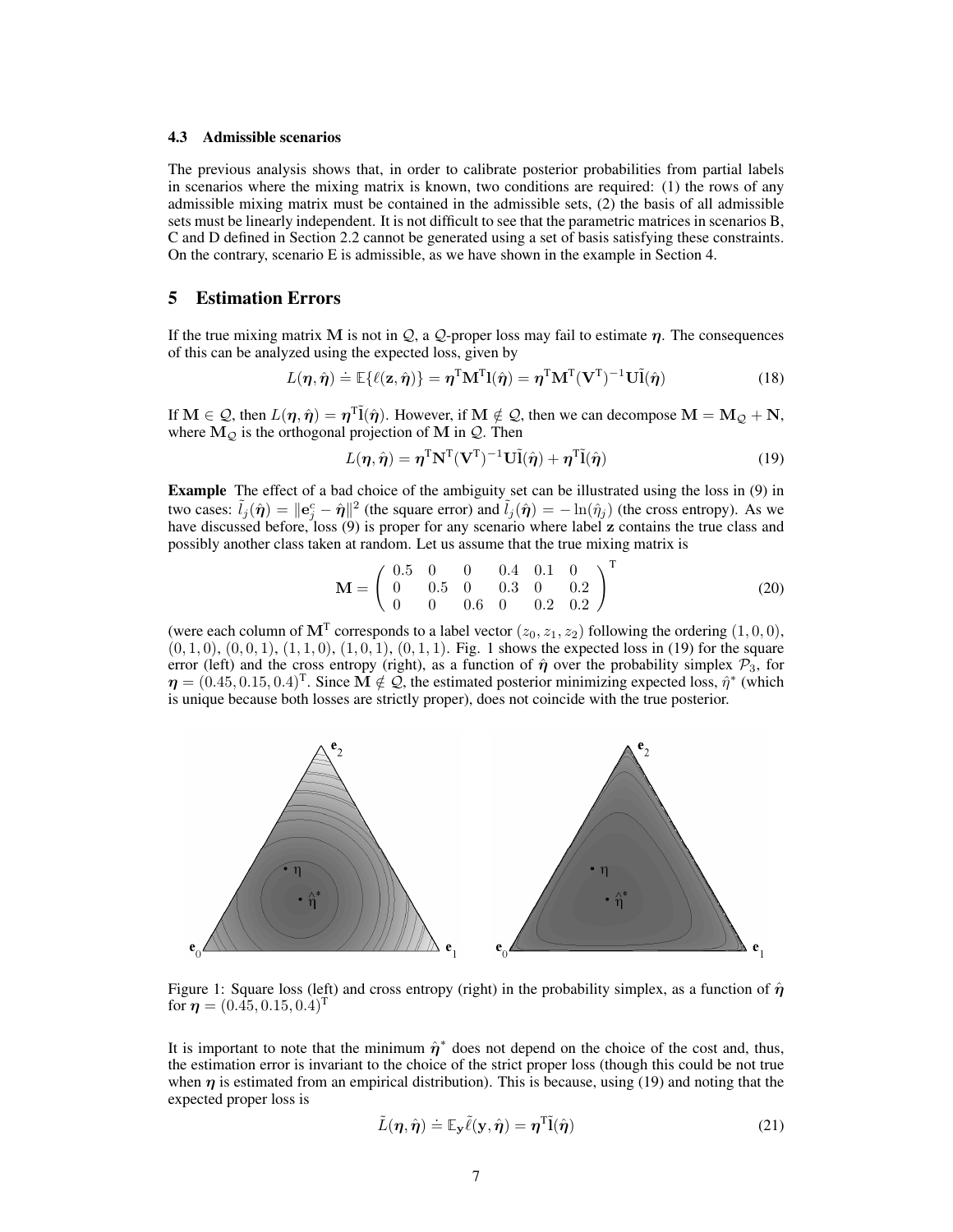we have

$$
L(\eta, \hat{\eta}) = L(\mathbf{U}^{\mathrm{T}} \mathbf{V}^{-1} \mathbf{M} \eta, \hat{\eta}) \tag{22}
$$

Since (22) is minimum for  $\hat{\eta}^* = \mathbf{U}^T \mathbf{V}^{-1} \mathbf{M} \eta$ , the estimation error is

$$
\|\eta - \hat{\eta}^*\|^2 = \|(\mathbf{I} - \mathbf{U}^T \mathbf{V}^{-1} \mathbf{M})\eta\|^2
$$
 (23)

which is independent on the particular choice of the equivalent loss.

If  $\ell$  is proper but not strictly proper, the minimum may be not unique. For instance, for the  $0 - 1$ loss, any  $\hat{\eta}$  providing the same decisions than  $\eta$  is a minimum of  $\tilde{L}(\eta, \hat{\eta})$ . Therefore, those values of  $\eta$  with  $\eta$  and U<sup>T</sup>V<sup>-1</sup>M $\eta$  in the same decision region are not influenced by a bad choice of the ambiguity set. Unfortunately, since the set of boundary decision points is not linear (but piecewise linear) one can always find points  $\eta$  that are affected by this choice. Therefore, a wrong choice of the ambiguity set always changes the boundary decision. Summarizing, the ambiguity set for probability estimation is not larger than that for classification.

# 6 Conclusions

In this paper we have generalized proper losses to deal with scenarios with partial labels. Proper losses based on partial labels can be designed to cope with different mixing matrices. We have also generalized the Savage's representation of proper losses to obtain an explicit expression for proper losses as a function of a concave generator.

## Appendix: Proof of Theorem 4.3

Let us assume that  $\ell(\mathbf{z}, \hat{\boldsymbol{\eta}})$  is (strictly) Q-proper for some matrix set Q with equivalent loss  $\ell(\mathbf{y}, \hat{\boldsymbol{\eta}})$ . Let  $\mathcal{Q}_j$  be the set of the j-th rows of all matrices in  $\mathcal{Q}$ , and take  $\mathcal{A}_j = \text{span}(\mathcal{Q}_j) \cap \mathcal{P}_d$ . Then any vector  $\mathbf{m} \in A_j$  is affine combination of vectors in  $\mathcal{Q}_j$  and, thus,  $\mathbf{m}^T \mathbf{l}(\hat{\eta}) = \tilde{\mathbf{l}}(\hat{\eta})$ . Therefore, if span( $\mathcal{Q}_i$ ) has dimension  $n_i$ , we can take a basis  $\mathcal{V}_i \in \mathcal{Q}_i$  of  $n_i$  linearly independent vectors such that  $A_i = \text{span}(\mathcal{Q}_i) \cap \mathcal{P}_d$ .

By construction  $\mathbf{l}(\hat{\eta}) = (\mathbf{V}^T)^{-1} \mathbf{U} \tilde{\mathbf{l}}(\hat{\eta})$ . Combining this equation with the Savage's representation in  $(4)$ , we get

$$
\ell(\mathbf{z}, \hat{\boldsymbol{\eta}}) = \mathbf{z}^{T} \mathbf{l}(\hat{\boldsymbol{\eta}}) = \mathbf{z}^{T} (\mathbf{V}^{T})^{-1} \mathbf{U}(h(\hat{\boldsymbol{\eta}})) \mathbb{1}_{c} + (\mathbf{I} - \hat{\boldsymbol{\eta}} \mathbb{1}_{c}^{T})^{T} \mathbf{g}(\hat{\boldsymbol{\eta}})
$$
  
\n
$$
= h(\hat{\boldsymbol{\eta}}) \mathbf{z}^{T} \mathbb{1}_{d} + \mathbf{z}^{T} (\mathbf{V}^{T})^{-1} (\mathbf{U} - \mathbb{1}_{d} \hat{\boldsymbol{\eta}}^{T}) \mathbf{g}(\hat{\boldsymbol{\eta}})
$$
  
\n
$$
= h(\hat{\boldsymbol{\eta}}) + \mathbf{g}(\hat{\boldsymbol{\eta}})^{T} (\mathbf{U}^{T} \mathbf{V}^{-1} \mathbf{z} - \hat{\boldsymbol{\eta}})
$$
(24)

which is the desired result.

Now, let us assume that (17) is true. Then

$$
l(\hat{\boldsymbol{\eta}}) = h(\hat{\boldsymbol{\eta}}) \mathbb{1}_d + ((\mathbf{V}^{\mathrm{T}})^{-1} \mathbf{U} - \mathbb{1}_d \hat{\boldsymbol{\eta}}^{\mathrm{T}}) \mathbf{g}(\hat{\boldsymbol{\eta}}).
$$
 (25)

For any matrix  $\mathbf{M} \in \mathcal{M}$  such that  $\mathbf{M}^{\mathrm{T}} \mathbf{e}^c_j \in \mathcal{A}_j$ , we have

$$
\mathbf{M}^{\mathrm{T}}\mathbf{l}(\hat{\boldsymbol{\eta}}) = h(\hat{\boldsymbol{\eta}})\mathbf{M}^{\mathrm{T}}\mathbb{1}_d + (\mathbf{M}^{\mathrm{T}}(\mathbf{V}^{\mathrm{T}})^{-1}\mathbf{U} - \mathbf{M}\mathbb{1}_d\hat{\boldsymbol{\eta}}^{\mathrm{T}})\mathbf{g}(\hat{\boldsymbol{\eta}})
$$
(26)

If  $M \in \mathcal{Q}$ , then we can express each column, j, of M as a convex combination of the columns in V with  $u_{ji} = 1$ , thus  $M = VA$  for some matrix  $\Lambda$  with the coefficients of the convex combination at the corresponding positions of unit values in U. Then  $M<sup>T</sup>(V<sup>T</sup>)<sup>-1</sup>U = \Lambda U = I$ . Using this in (26), we get

$$
\mathbf{M}^{\mathrm{T}} \mathbf{l}(\hat{\boldsymbol{\eta}}) = h(\hat{\boldsymbol{\eta}}) \mathbb{1}_c + (\mathbf{I}_c - \mathbb{1}_c \hat{\boldsymbol{\eta}}^{\mathrm{T}}) \mathbf{g}(\hat{\boldsymbol{\eta}}) = \tilde{\mathbf{l}}(\hat{\boldsymbol{\eta}}).
$$
 (27)

Applying Theorem 3.2, the proof is complete.

#### Acknowledgments

This work was partially funded by project TEC2011-22480 from the Spanish Ministry of Science and Innovation, project PRI-PIBIN-2011-1266 and by the IST Programme of the European Community, under the PASCAL2 Network of Excellence, IST-2007-216886. Thanks to Raúl Santos-Rodríguez and Darío García-García for their constructive comments about this manuscript